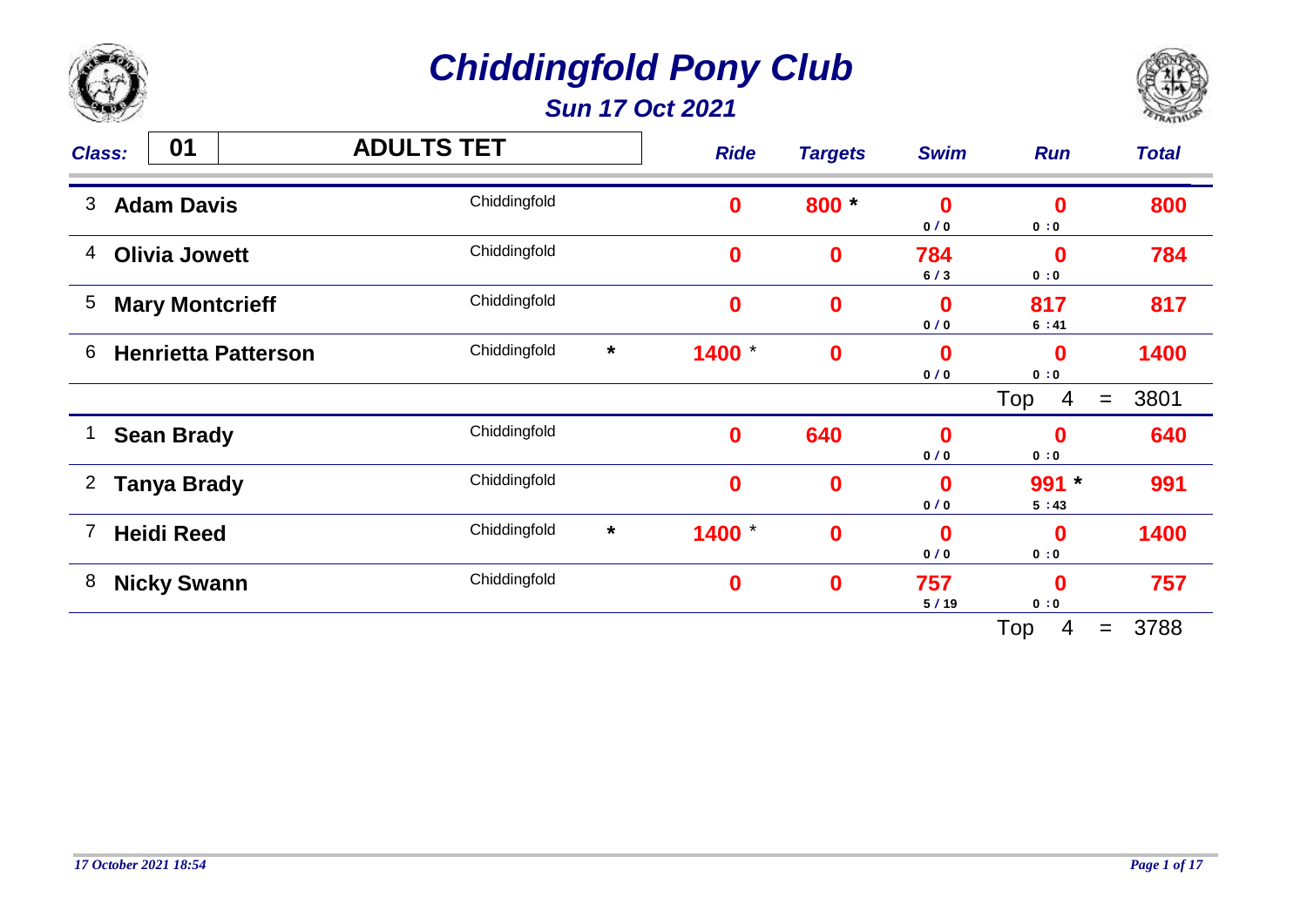

*Sun 17 Oct 2021*



| <b>Class:</b> | 01                      | <b>ADULTS TET</b>    | <b>Ride</b> | <b>Targets</b> | <b>Swim</b>     | <b>Run</b>              | <b>Total</b> |
|---------------|-------------------------|----------------------|-------------|----------------|-----------------|-------------------------|--------------|
| 21            | <b>Noel Miles</b>       | Old Surrey & Burstow | $\bf{0}$    | 540            | 0<br>0/0        | $\boldsymbol{0}$<br>0:0 | 540          |
| 22            | <b>Emily Miles</b>      | Old Surrey & Burstow | $\bf{0}$    | $\mathbf 0$    | $979 *$<br>8/18 | $\mathbf 0$<br>0:0      | 979          |
| 23            | <b>Cleone Stenhouse</b> | Old Surrey & Burstow | 1340        | $\bf{0}$       | 0<br>0/0        | $\bf{0}$<br>0:0         | 1340         |
| 24            | <b>Tom Stenhouse</b>    | Old Surrey & Burstow | $\mathbf 0$ | $\bf{0}$       | 0<br>0/0        | 964<br>5:22             | 964          |
|               |                         |                      |             |                |                 | Top<br>4                | 3823<br>$=$  |
| 17            | Eliza Bell              | Hampshire Hunt       | 1400        | $\mathbf 0$    | 0<br>0/0        | $\mathbf 0$<br>0:0      | 1400         |
| 18            | <b>Nick Brown</b>       | Hampshire Hunt       | $\bf{0}$    | $\bf{0}$       | 0<br>0/0        | 907<br>5:41             | 907          |
| 19            | <b>Rachel Foster</b>    | Hampshire Hunt       | $\bf{0}$    | 500            | 0<br>0/0        | 0<br>0:0                | 500          |
| 20            | <b>Dom Bell</b>         | Hampshire Hunt       | $\bf{0}$    | $\bf{0}$       | 742<br>5/14     | $\bf{0}$<br>0:0         | 742          |
|               |                         |                      |             |                |                 | Top<br>4                | 3549<br>$=$  |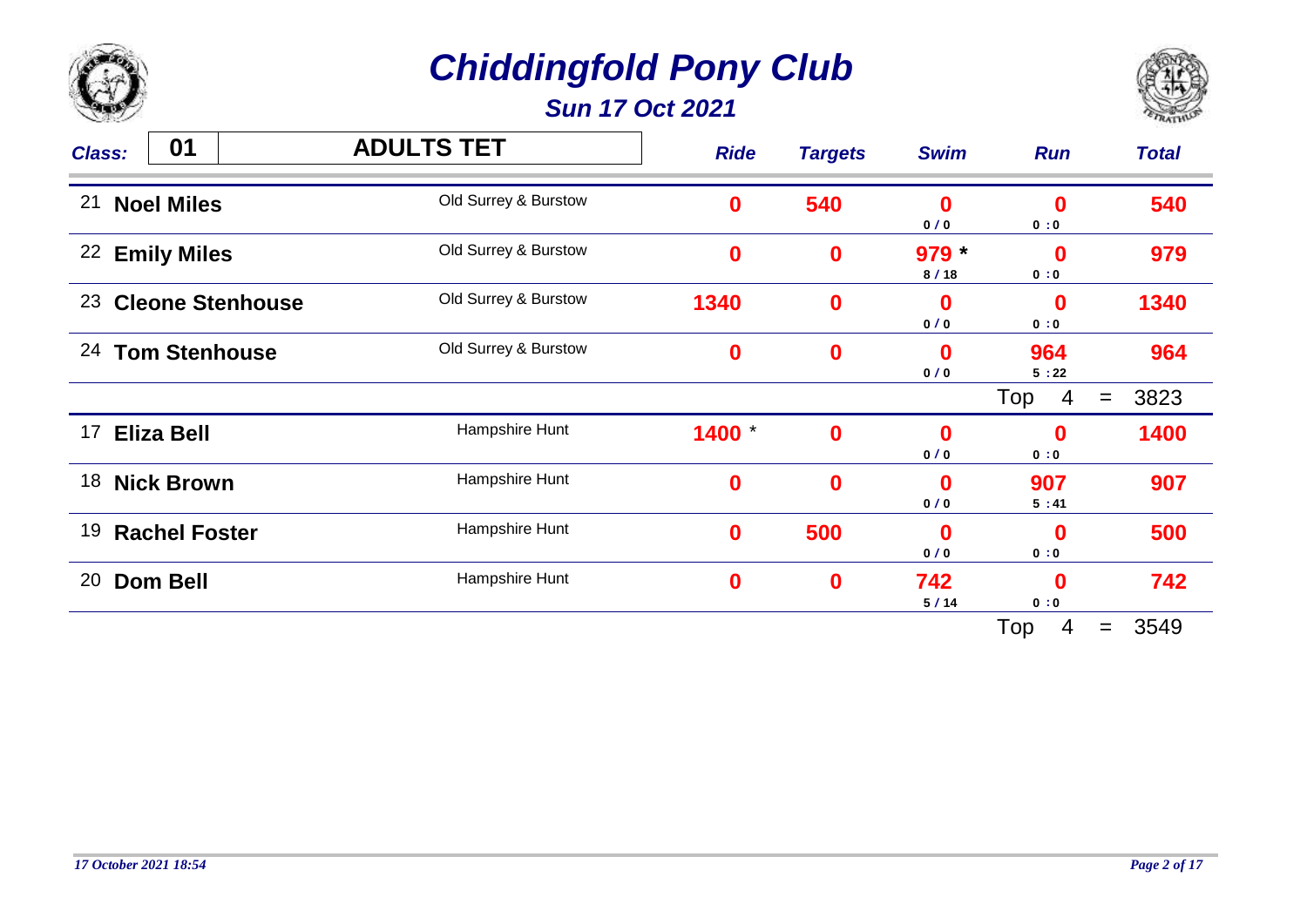

*Sun 17 Oct 2021*



| <b>Class:</b>   | 01                      | <b>ADULTS TET</b>  | <b>Ride</b>      | <b>Targets</b>   | <b>Swim</b> | <b>Run</b>         | <b>Total</b> |
|-----------------|-------------------------|--------------------|------------------|------------------|-------------|--------------------|--------------|
| 11              | <b>Faye McPhillips</b>  | <b>Garth South</b> | $\boldsymbol{0}$ | 320              | 0<br>0/0    | $\mathbf 0$<br>0:0 | 320          |
| 13              | <b>Megan Rees</b>       | <b>Garth South</b> | 1400             | $\boldsymbol{0}$ | 0<br>0/0    | $\mathbf 0$<br>0:0 | 1400         |
| 14              | <b>Sally Sciaretta</b>  | <b>Garth South</b> | $\boldsymbol{0}$ | $\boldsymbol{0}$ | 0<br>0/0    | 694<br>7:22        | 694          |
| 15              | <b>Alex Sciaretta</b>   | <b>Garth South</b> | $\bf{0}$         | $\boldsymbol{0}$ | 766<br>5/22 | $\bf{0}$<br>0:0    | 766          |
|                 |                         |                    |                  |                  |             | Top<br>4           | 3180<br>$=$  |
| 9               | <b>Kiel McPhillips</b>  | <b>Garth South</b> | $\bf{0}$         | $\mathbf 0$      | 0<br>0/0    | 742<br>6:36        | 742          |
| 10              | <b>Dean Lamb</b>        | <b>Garth South</b> | $\bf{0}$         | $\boldsymbol{0}$ | 841<br>6/22 | $\mathbf 0$<br>0:0 | 841          |
| 12 <sup>2</sup> | <b>Matt Rees</b>        | <b>Garth South</b> | $\bf{0}$         | 620              | 0<br>0/0    | $\bf{0}$<br>0:0    | 620          |
| 16              | <b>Anne-Marie Scott</b> | <b>Garth South</b> | 1250             | $\bf{0}$         | 0<br>0/0    | $\mathbf 0$<br>0:0 | 1250         |
|                 |                         |                    |                  |                  |             | Top<br>4           | 3453<br>$=$  |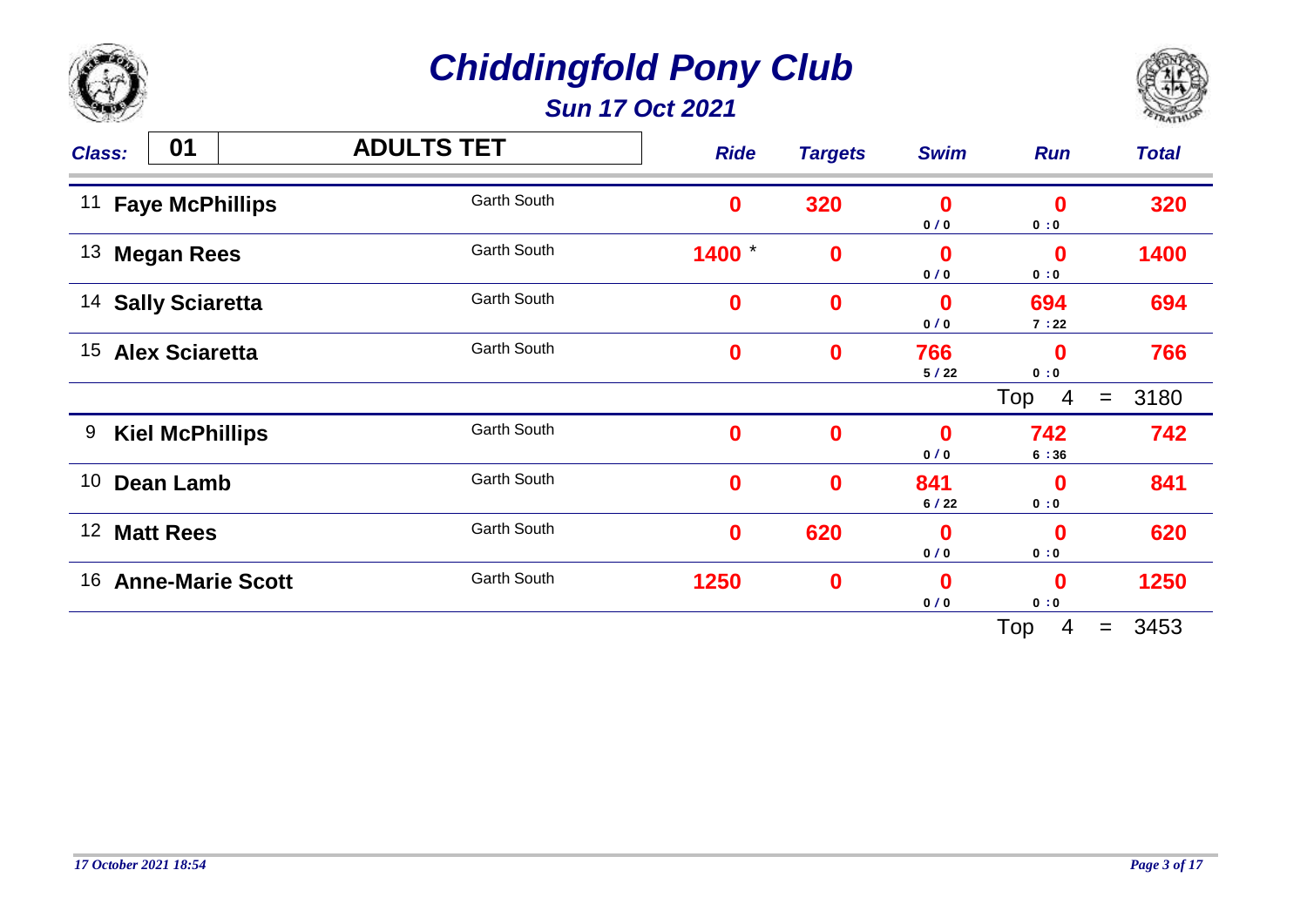



| <b>Class:</b> | 02                   | <b>INTERMEDIATE TET</b> | <b>Ride</b> | <b>Targets</b> | <b>Swim</b>      | <b>Run</b>      | <b>Total</b> |
|---------------|----------------------|-------------------------|-------------|----------------|------------------|-----------------|--------------|
|               | 30 Fred Ravenscroft  | Hursley                 |             | $900 *$        | $1096 *$<br>10/7 | $919 *$<br>7:27 | 2915         |
| 31            | <b>Eloise Curzon</b> | New Forest              | 1392        | 880            | 940<br>8/5       | 841<br>6:13     | 4053         |
|               | 32 Tori Mason        | New Forest              | 180         | 820            | 976<br>8/17      | 766<br>6:38     | 2742         |
|               |                      |                         |             |                |                  | Top<br>$=$      |              |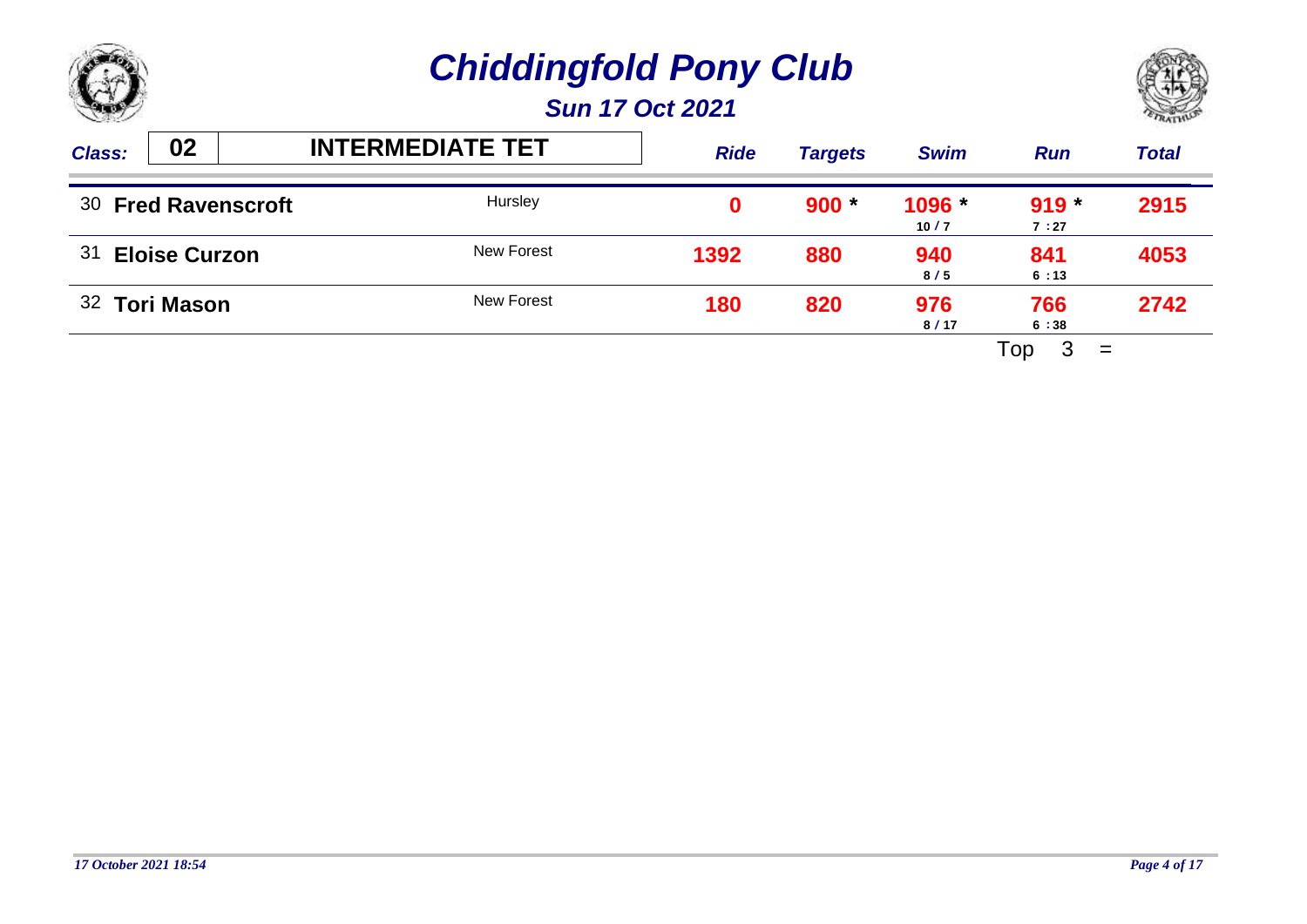

*Sun 17 Oct 2021*



| <b>Class:</b> | 03A                         | <b>JUNIOR TET</b>       | <b>Ride</b> | <b>Targets</b> | <b>Swim</b>     | <b>Run</b>      | <b>Total</b> |
|---------------|-----------------------------|-------------------------|-------------|----------------|-----------------|-----------------|--------------|
| 47            | <b>Roddy Goodenough</b>     | Vine Pony Club          | 1304        | 680            | 916<br>6/7      | 775<br>6:25     | 3675         |
| 48            | <b>Clare McGonnell</b>      | Vine Pony Club          | 1302        | 740            | 988<br>7/6      | $955 *$<br>5:55 | 3985         |
| 49            | <b>Georgina Wallis</b>      | Vine Pony Club          | 1318        | 800            | 967<br>6/24     | 844<br>6:32     | 3929         |
|               |                             |                         |             |                |                 | 3<br>Top        | 11589<br>$=$ |
| 40            | <b>Orla Brady</b>           | Chiddingfold<br>$\star$ | 1390        | 980 *          | $1057 *$<br>8/4 | 934<br>6:2      | 4361         |
| 41            | <b>Helena Kitchener</b>     | Mid Surrey              | 1350        | 860            | 940<br>6/15     | 913<br>6:9      | 4063         |
| 42            | <b>Eloise Bignold-Kyles</b> | <b>New Forest</b>       | 1394        | 600            | 880<br>5/20     | 694<br>7:22     | 3568         |
| 44            | <b>Taggie Wagstaff</b>      | New Forest              | 1400        | 920            | 868<br>5/16     | 646<br>7:38     | 3834         |
|               |                             |                         |             |                |                 | 3<br>Top        | 12258<br>$=$ |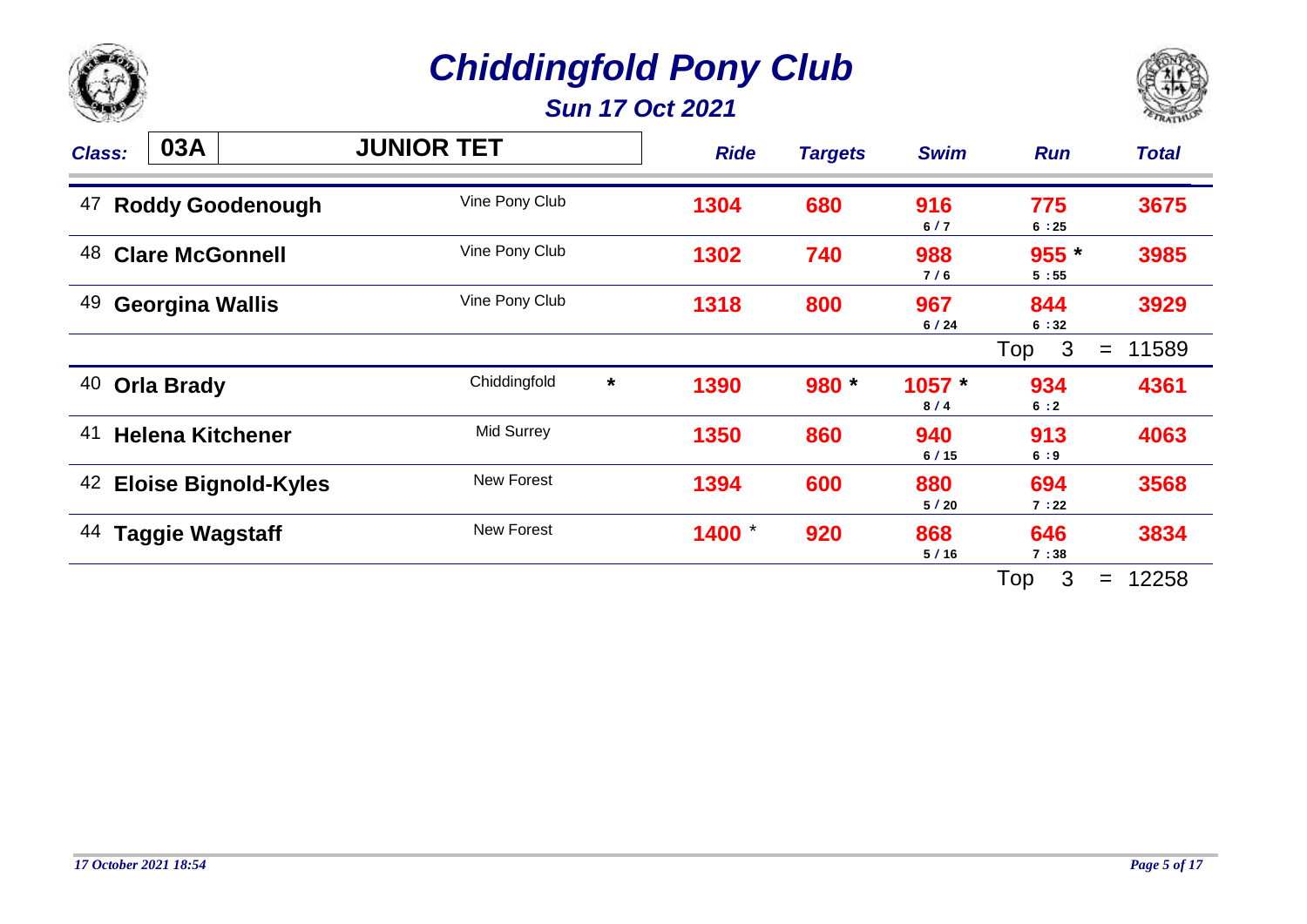



| <b>Class:</b> | 03B                     | <b>JUNIOR TET (N)</b> | <b>Ride</b> | <b>Targets</b> | <b>Swim</b>     | <b>Run</b>      | <b>Total</b> |
|---------------|-------------------------|-----------------------|-------------|----------------|-----------------|-----------------|--------------|
| 50            | <b>Bartholomew Bell</b> | Hampshire Hunt        | 1400        | 760 *          | 802<br>4/19     | 841<br>6:3      | 3803         |
|               | 51 Charlotte Franks     | Hampshire Hunt        | 780         | 560            | 841<br>5/7      | 778<br>6:54     | 2959         |
|               | 52 Trinity Clements     | Petersfield           | 1340        | 540            | $1171*$<br>9/17 | $973 *$<br>5:49 | 4024         |
|               |                         |                       |             |                |                 | Top<br>$=$      | 10786        |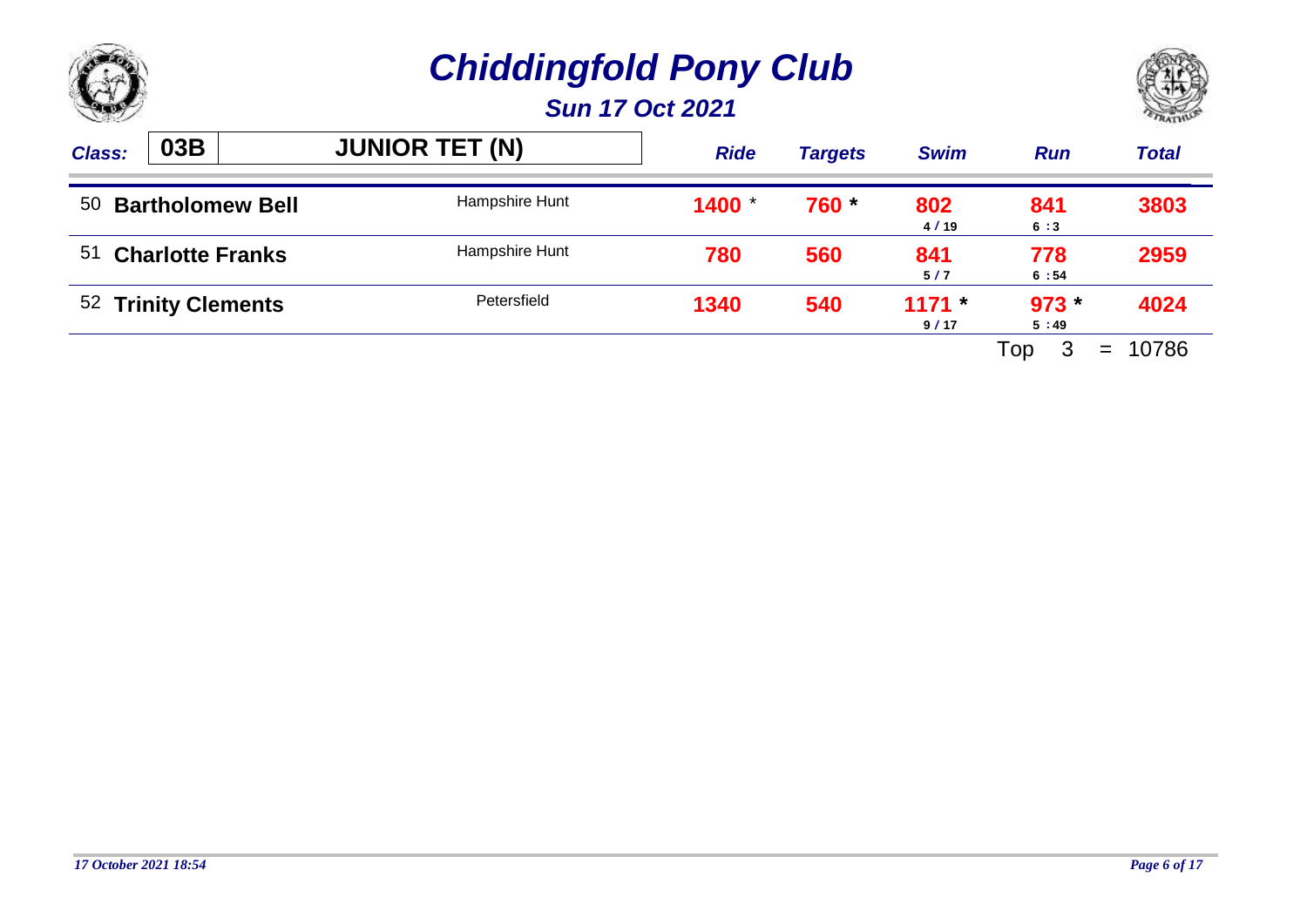



| <b>Class:</b> | 04A                      | <b>MINI TET</b>    | <b>Ride</b> | <b>Targets</b> | <b>Swim</b>    | <b>Run</b>          | <b>Total</b> |
|---------------|--------------------------|--------------------|-------------|----------------|----------------|---------------------|--------------|
| 61            | <b>Oliver Chant</b>      | Petersfield        | 1340        | 820            | 988<br>4/21    | $1033 -$<br>3:49    | 4181         |
|               |                          |                    |             |                |                | Top<br>$\mathbf{3}$ | $= 12174$    |
| 60            | <b>Oscar Ravenscroft</b> | Hursley            | 1250        | 900            | 1030 *<br>5/10 | 934<br>4:22         | 4114         |
|               |                          |                    |             |                |                | $\mathbf{3}$<br>Top | 12641<br>$=$ |
| 62            | <b>Bertie Stone</b>      | <b>Wilton Hunt</b> | 400         | $920 *$        | 892<br>3/14    | 1006<br>3:58        | 3218         |
|               |                          |                    |             |                |                | Top<br>3            | 10149<br>$=$ |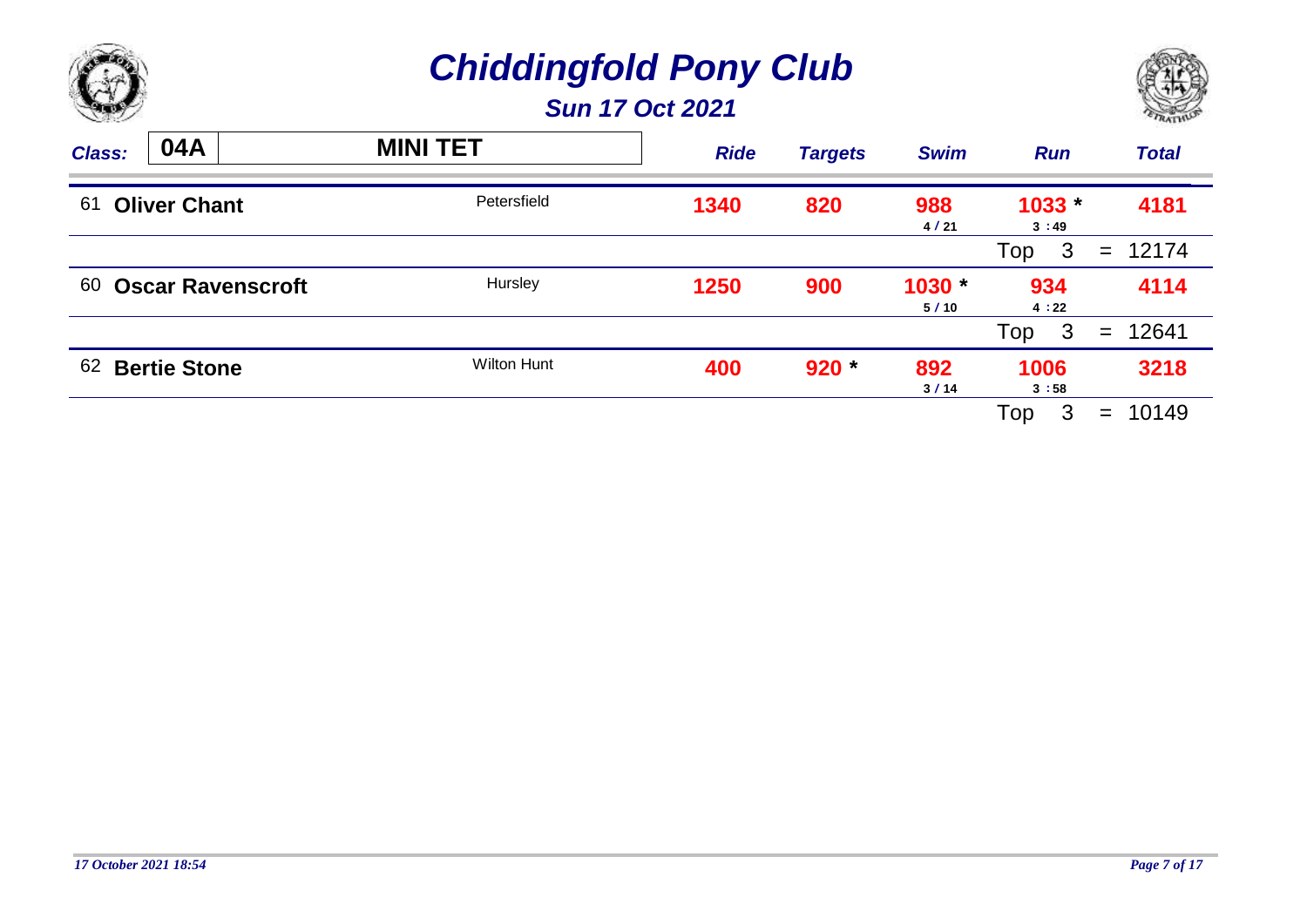

*Sun 17 Oct 2021*



| <b>Class:</b> | 04B                   | <b>MINI TET</b>         | <b>Ride</b> | <b>Targets</b> | <b>Swim</b>        | <b>Run</b>          | <b>Total</b> |
|---------------|-----------------------|-------------------------|-------------|----------------|--------------------|---------------------|--------------|
| 70            | <b>Alice Mitchell</b> | Chiddingfold<br>$\star$ | 1400        | 860            | 898<br>3/16        | 943<br>4:19         | 4101         |
|               |                       |                         |             |                |                    | $\mathbf{3}$<br>Top | 11575<br>$=$ |
| 73            | <b>Maya Blunden</b>   | <b>Mid Surrey</b>       | 1310        | 700            | 949<br>4/8         | 967<br>4:11         | 3926         |
| 74            | <b>Chloe Burrage</b>  | <b>Mid Surrey</b>       | 1400        | 680            | 958<br>4/11        | 913<br>4:29         | 3951         |
| 75            | <b>Jess Cooper</b>    | <b>Mid Surrey</b>       | 110         | 800            | 859<br>3/3         | 904<br>4:32         | 2673         |
|               |                       |                         |             |                |                    | $\mathbf{3}$<br>Top | 10550<br>$=$ |
| 71            | <b>Laura Bilham</b>   | Hampshire Hunt          | 1310        | 820            | 964<br>4/13        | 865<br>4:45         | 3959         |
| 72            | <b>Erin Brown</b>     | Hampshire Hunt          | $\mathbf 0$ | $\mathbf 0$    | $\mathbf 0$<br>0/0 | $\bf{0}$<br>0:0     | $\mathbf 0$  |
|               |                       |                         |             |                |                    | $\mathbf{3}$<br>Top | 10425<br>$=$ |
| 76            | <b>Molly Wallis</b>   | Vine Pony Club          | 1400        | 800            | 958<br>4/11        | $1024*$<br>3:52     | 4182         |
| 77            | <b>Constance King</b> | <b>West Hants</b>       | 1400        | 960 *          | $973 *$<br>4/16    | 1012<br>3:56        | 4345         |
|               |                       |                         |             |                |                    | 3<br>Top            | 12641<br>$=$ |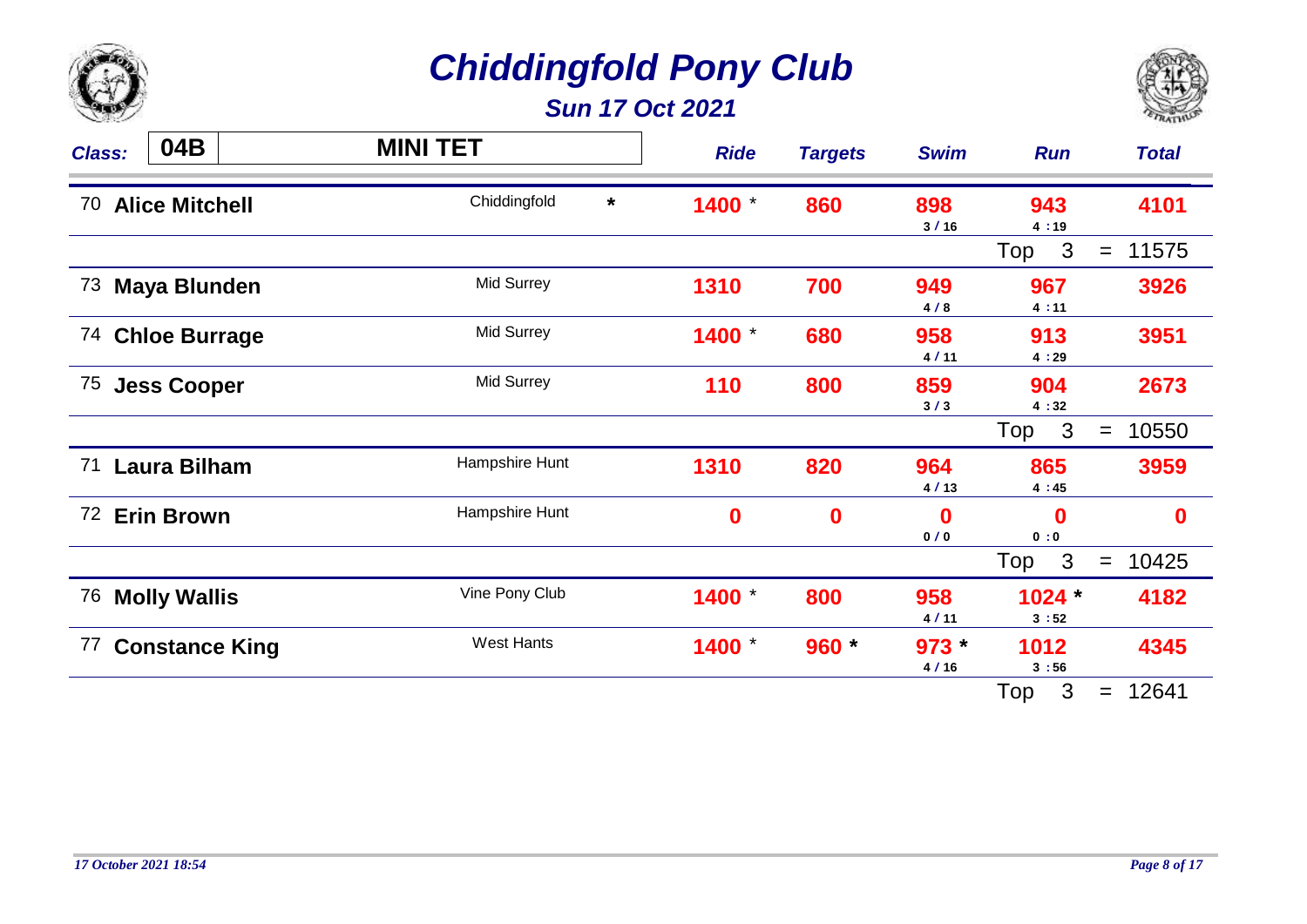

*Sun 17 Oct 2021*



| <b>Class:</b> | 04C                    | <b>MINI TET (N)</b>     | <b>Ride</b> | <b>Targets</b> | <b>Swim</b>     | <b>Run</b>            | <b>Total</b> |
|---------------|------------------------|-------------------------|-------------|----------------|-----------------|-----------------------|--------------|
| 81            | <b>Emma Harding</b>    | Chiddingfold            | 1370        | 370            | 874<br>3/8      | 976<br>4:8            | 3590         |
| 83            | <b>Samuel Lindley</b>  | Chiddingfold<br>$\star$ | 1340        | 700            | 850<br>3/0      | 994 *<br>4:2          | 3884         |
| 84            | <b>Harry Paterson</b>  | Chiddingfold            | 900         | 700            | 862<br>3/4      | 946<br>4:18           | 3408         |
|               |                        |                         |             |                |                 | $\mathbf{3}$<br>Top   | 11575<br>$=$ |
| 88            | <b>Imogen Loades</b>   | <b>New Forest</b>       | 1020        | 880            | 889<br>3/13     | 883<br>4:39           | 3672         |
| 89            | <b>Sam Mason</b>       | <b>New Forest</b>       | 1400        | $920 *$        | 934<br>4/3      | 964<br>4:12           | 4218         |
| 90            | <b>Lucy Schepens</b>   | <b>New Forest</b>       | 840         | $\bf{0}$       | 0<br>0/0        | $\bf{0}$<br>0:0       | 840          |
|               |                        |                         |             |                |                 | $\overline{3}$<br>Top | 8730<br>$=$  |
| 91            | <b>Amelia Connolly</b> | Petersfield             | 1280        | 880            | $976 *$<br>4/17 | 931<br>4:23           | 4067         |
| 92            | <b>James Cook</b>      | Petersfield             | 1400        | 700            | 850<br>3/0      | 976<br>4:8            | 3926         |
| 93            | <b>Isabelle Cook</b>   | Petersfield             | 1400        | 640            | 877<br>3/9      | 844<br>4:52           | 3761         |
|               |                        |                         |             |                |                 | 3<br>Top              | 12174<br>$=$ |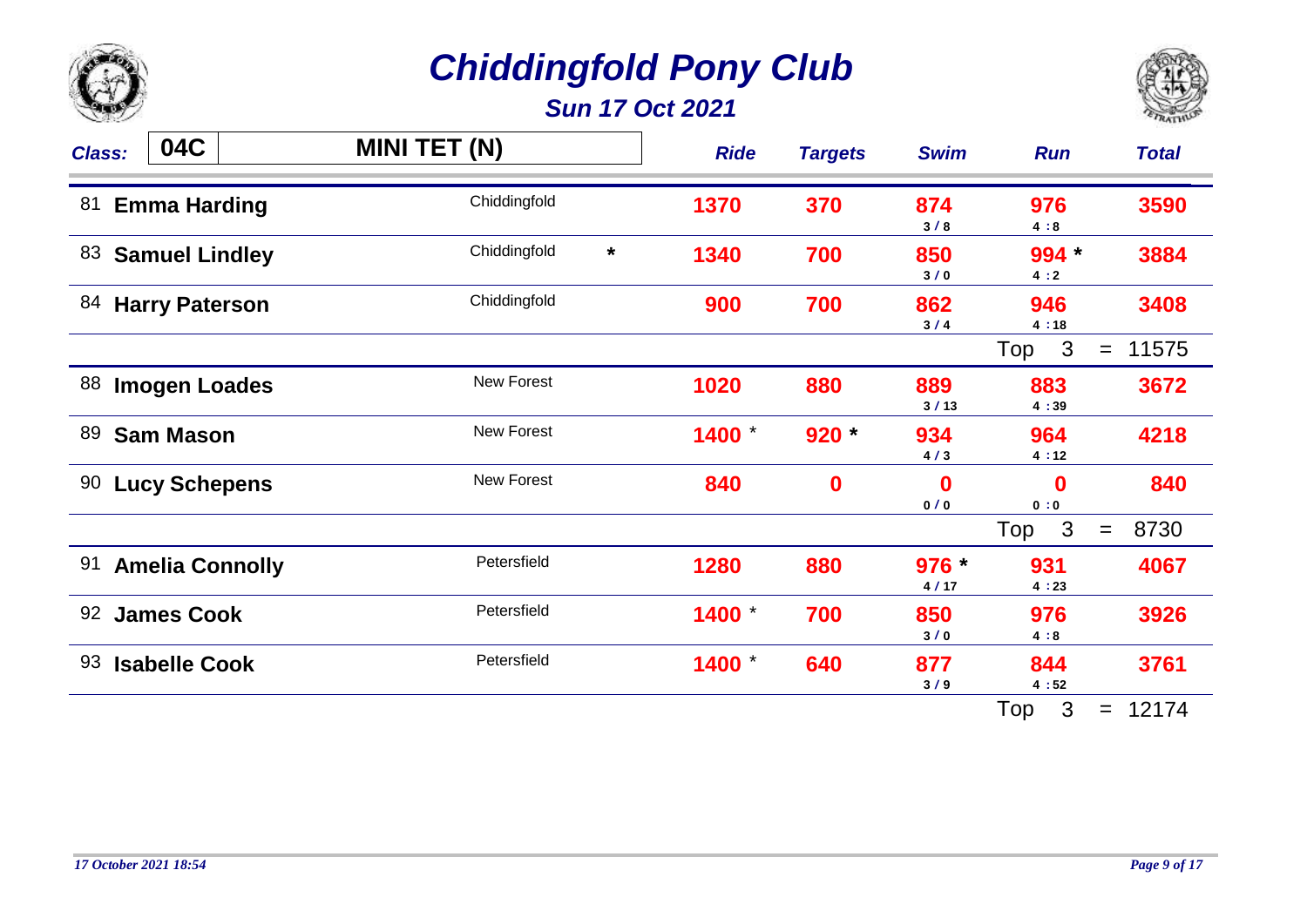

*Sun 17 Oct 2021*



| <b>Class:</b> | 04C                    |                             | <b>MINI TET (N)</b>    | <b>Ride</b> | <b>Targets</b> | <b>Swim</b> | <b>Run</b>          | <b>Total</b> |
|---------------|------------------------|-----------------------------|------------------------|-------------|----------------|-------------|---------------------|--------------|
| 86            | <b>Lilly-Mae Scott</b> |                             | <b>Garth South</b>     | 1400        | 400            | 895<br>3/15 | 862<br>4:46         | 3557         |
| 87            | <b>Alice Rosewell</b>  |                             | Hambledon Hunt (North) | 550         | 740            | 925<br>4/0  | 694<br>5:42         | 2909         |
|               |                        |                             |                        |             |                |             | 3<br>Top            | 10425<br>$=$ |
| 94            | <b>Lucy Wallis</b>     |                             | Vine Pony Club         | 1400        | 700            | 925<br>4/0  | 901<br>4:33         | 3926         |
|               |                        |                             |                        |             |                |             | Top<br>3            | 12641<br>$=$ |
| 80            | <b>Amelia Bibby</b>    |                             | Bisley & Sandown Chase | 1020        | 480            | 895<br>3/15 | 928<br>4:24         | 3323         |
| 95            |                        | <b>Isabelle Dewey-Bruce</b> | Wokingham              | 990         | 780            | 961<br>4/12 | 877<br>4:41         | 3608         |
| 96            |                        | <b>Emma Donaldson</b>       | Wokingham              | 60          | 700            | 916<br>3/22 | 994 *<br>4:2        | 2670         |
|               |                        |                             |                        |             |                |             | $\mathbf{3}$<br>Top | 10149<br>$=$ |
| 82            | <b>Saskia Kirby</b>    |                             | Chiddingfold           | 900         | 400            | 814<br>2/13 | 508<br>6:44         | 2622         |
|               |                        |                             |                        |             |                |             | 3<br>Top            | $=$          |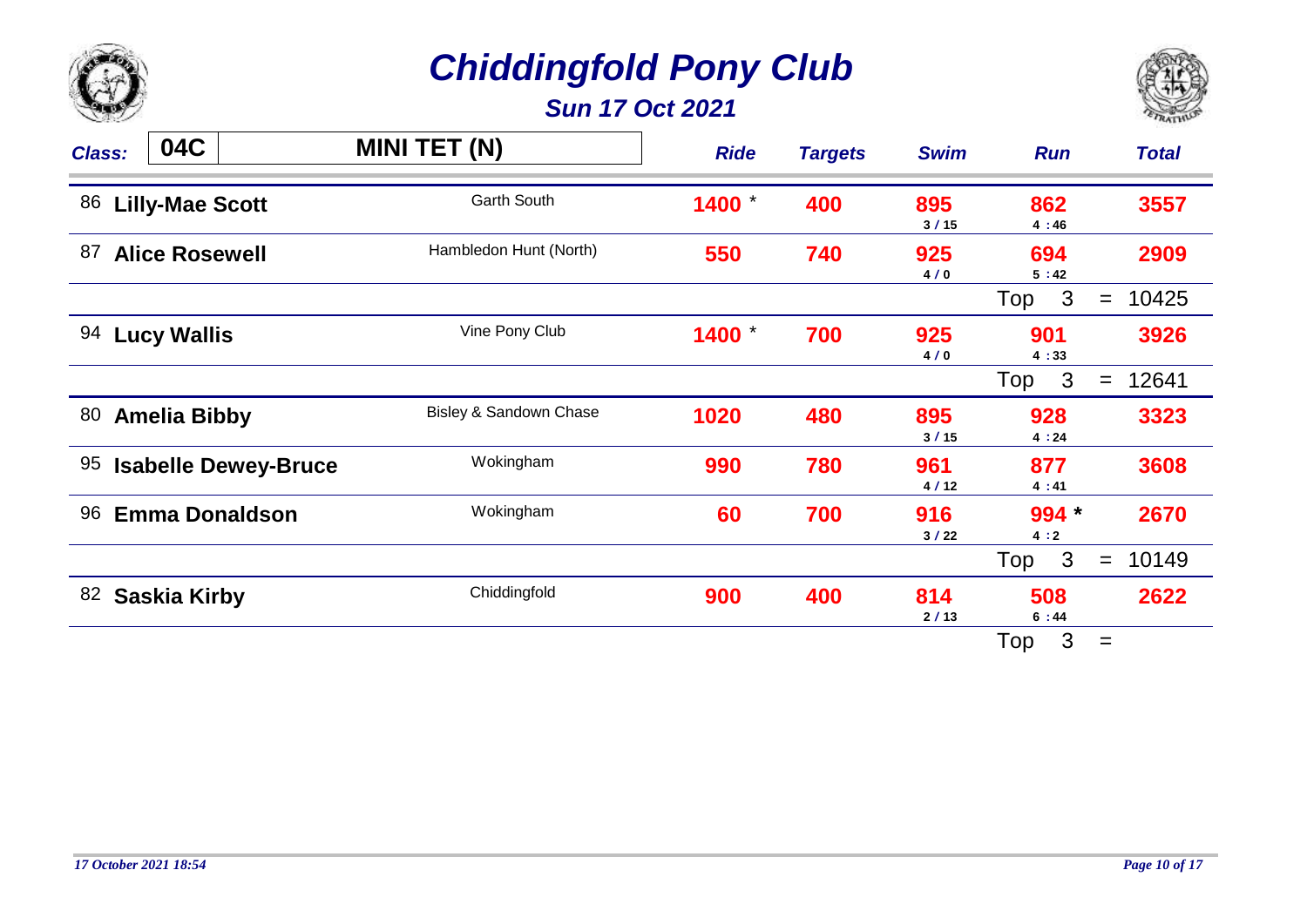



| <b>Class:</b> | 05A              |                      | <b>TADPOLE TET</b>   | <b>Ride</b> | <b>Targets</b> | <b>Swim</b>   | <b>Run</b>       | <b>Total</b> |
|---------------|------------------|----------------------|----------------------|-------------|----------------|---------------|------------------|--------------|
|               |                  | 101 George Stenhouse | Old Surrey & Burstow | 1400        | 700            | 883<br>3/11   | $1021 *$<br>3:53 | 4004         |
|               |                  |                      |                      |             |                |               | 3<br>Top         | 11671<br>$=$ |
|               | 102 Edward King  |                      | West Hants           | 1400        | $920 *$        | 988 *<br>4/21 | 883<br>4:39      | 4191         |
|               | 103 Henry Fisher |                      | Wilton Hunt          | 1400        | 480            | 889<br>3/13   | $1021 -$<br>3:53 | 3790         |
|               |                  |                      |                      |             |                |               | 3<br>Top         | 11636<br>$=$ |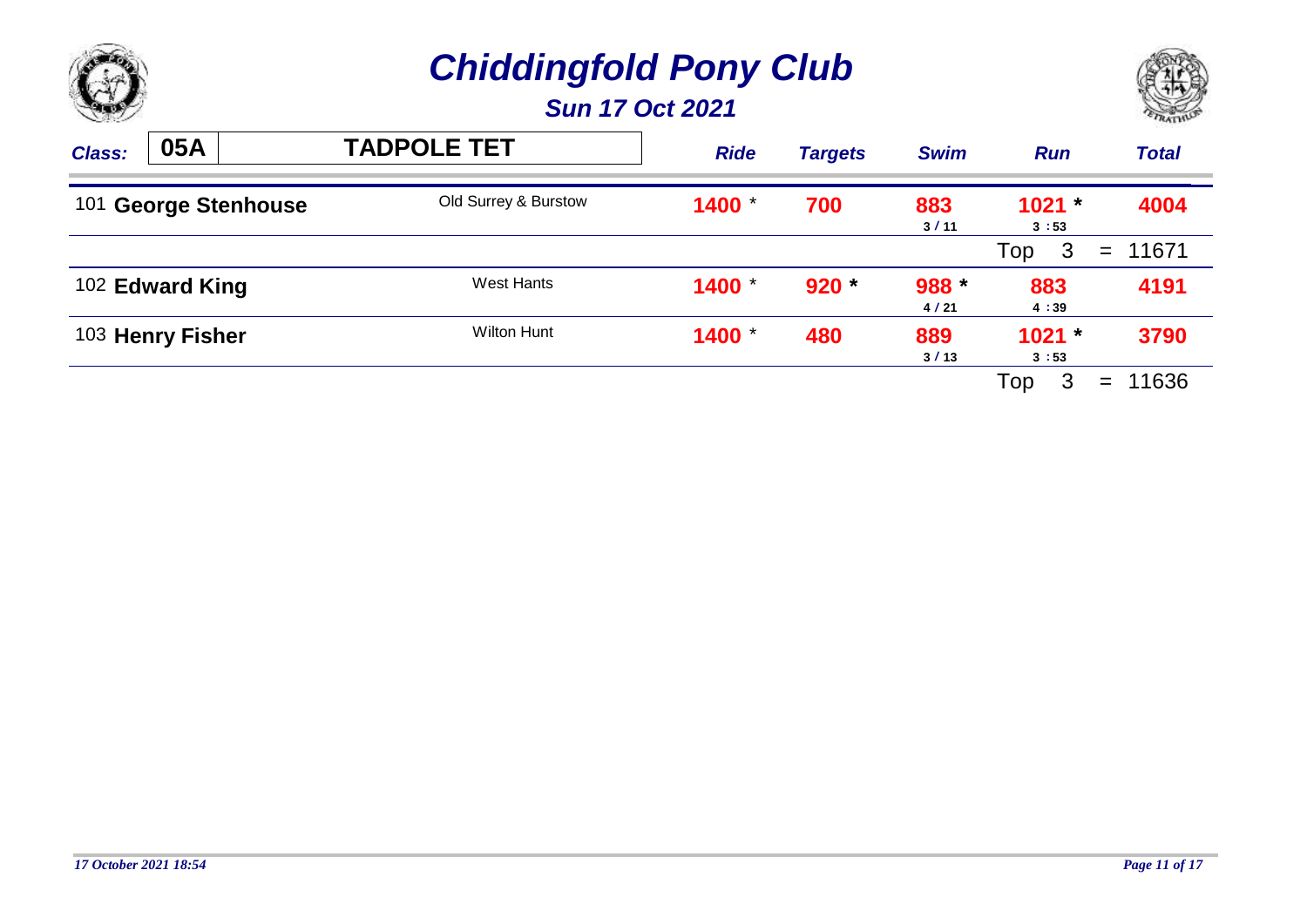

*Sun 17 Oct 2021*



| <b>Class:</b> | 05B                  | <b>TADPOLE TET</b>      | <b>Ride</b> | <b>Targets</b> | <b>Swim</b>    | <b>Run</b>       | <b>Total</b>      |
|---------------|----------------------|-------------------------|-------------|----------------|----------------|------------------|-------------------|
|               | 110 Islay Arnott     | Chiddingfold<br>$\star$ | 1400 *      | 840            | 877<br>3/9     | 994 *<br>4:2     | 4111              |
|               | 112 Sophie Zawoda    | Chiddingfold            | 900         | 760            | 910<br>3/20    | 967<br>4:11      | 3537              |
|               |                      |                         |             |                |                | 3<br>Top         | 11575<br>$=$      |
|               | 113 Emily Bilham     | Hampshire Hunt          | 1400 *      | 660            | 847<br>2/24    | 724<br>5:32      | 3631              |
|               | 114 Amberley Foster  | Hampshire Hunt          | 1370        | 840            | 871<br>3/7     | 883<br>4:39      | 3964              |
|               | 115 Alice Hargreaves | Hampshire Hunt          | 1400        | $920 *$        | 850<br>3/0     | 922<br>4:26      | 4092              |
|               |                      |                         |             |                |                | Top <sub>3</sub> | 11687<br>$=$      |
|               | 117 Amber Burrage    | <b>Mid Surrey</b>       | 1340        | 600            | 913<br>3/21    | 901<br>4:33      | 3754              |
|               | 118 Christina Grant  | <b>New Forest</b>       | 1340        | $920 *$        | $937 *$<br>4/4 | 916<br>4:28      | 4113              |
|               |                      |                         |             |                |                | Top <sub>3</sub> | 11836<br>$\equiv$ |
|               | 119 Victora Slater   | <b>Royal Artillery</b>  | 1400        | 660            | 862<br>3/4     | 850<br>4:50      | 3772              |
|               |                      |                         |             |                |                | Top<br>3         | 11671<br>$=$      |
|               | 120 Bea Stone        | <b>Wilton Hunt</b>      | 1400 *      | 480            | 802<br>2/9     | 973<br>4:9       | 3655              |
|               | 121 Isabella Mackay  | Wokingham               | 1340        | 500            | 895<br>3/15    | 859<br>4:47      | 3594              |
|               |                      |                         |             |                |                | 3<br>Top         | 11636<br>$=$      |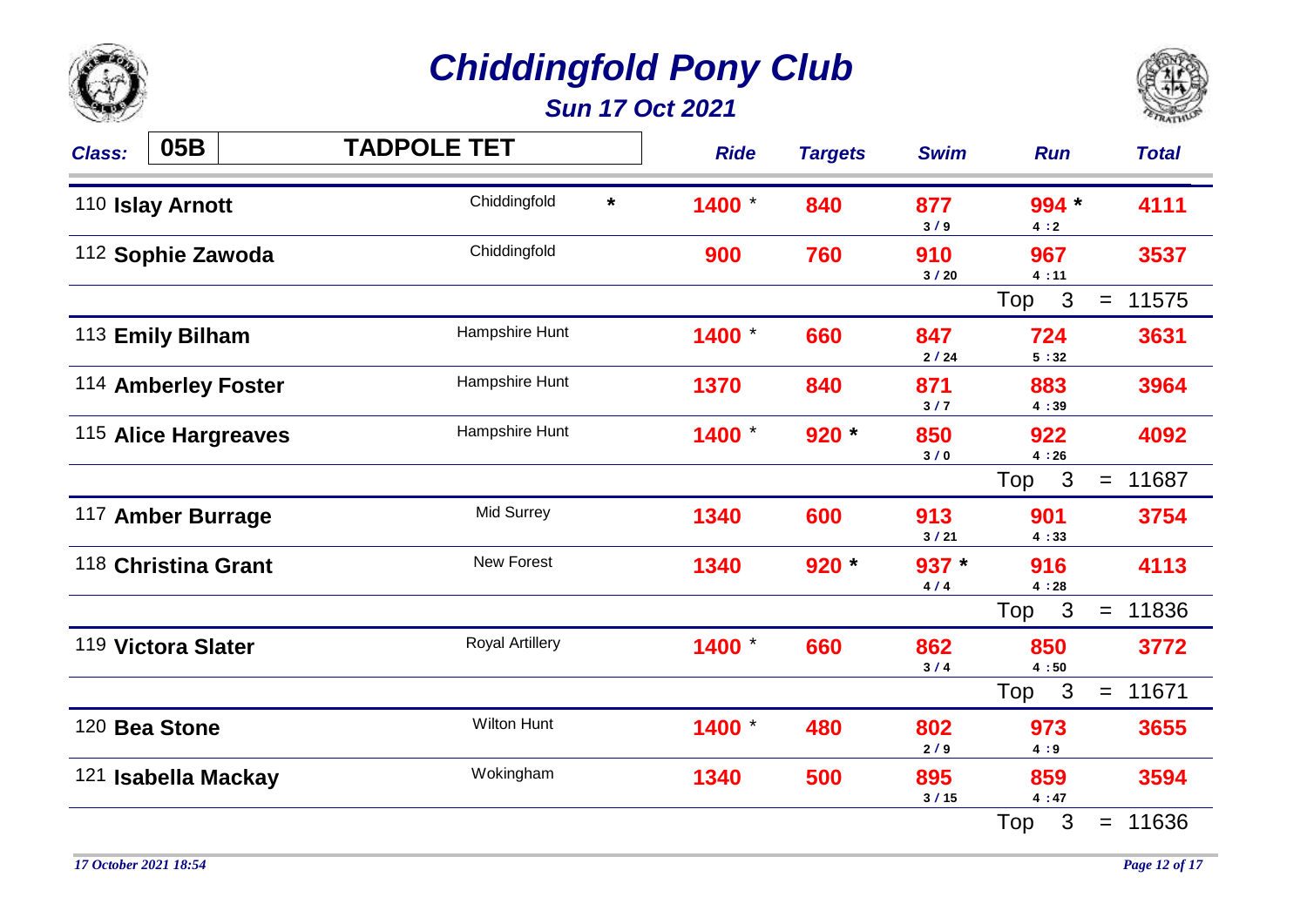

*Sun 17 Oct 2021*



| <b>Class:</b>                            | 05C               |              | <b>TADPOLE TET (N)</b> |       | <b>Ride</b>    | <b>Targets</b> | <b>Swim</b> | <b>Run</b>          | <b>Total</b> |
|------------------------------------------|-------------------|--------------|------------------------|-------|----------------|----------------|-------------|---------------------|--------------|
| Chiddingfold<br>$\star$<br>133 Max Myers |                   |              | 1400                   | 860 * | $925 *$<br>4/0 | 742<br>5:26    | 3927        |                     |              |
|                                          |                   |              |                        |       |                |                |             | $\mathbf{3}$<br>Top | 11575<br>$=$ |
| 130 Bethan Brooks                        |                   |              | Chiddingfold           |       | 1400           | 720            | 865<br>3/5  | 610<br>6:10         | 3595         |
|                                          | 131 Jack Kirby    |              | Chiddingfold           |       | 1400           | 580            | 838<br>2/21 | 907<br>4:31         | 3725         |
| 132 Imogen Millard-Evans                 |                   | Chiddingfold |                        | 1400  | 640            | 850<br>3/0     | 439<br>7:7  | 3329                |              |
|                                          |                   |              |                        |       |                |                |             | $\mathbf{3}$<br>Top | 10649<br>$=$ |
|                                          | 134 Violet Parker |              | Chiddingfold           |       | 1400           | 420            | 820<br>2/15 | 883<br>4:39         | 3523         |
| 135 Penny Swann                          |                   | Chiddingfold |                        | 1400  | 440            | 796<br>2/7     | 721<br>5:33 | 3357                |              |
| 136 Sophia Tooth                         |                   | Chiddingfold |                        | 1340  | 420            | 886<br>3/12    | 904<br>4:32 | 3550                |              |
|                                          |                   |              |                        |       |                |                |             | $\mathbf{3}$<br>Top | 10430<br>$=$ |
| 139 Abigail Greasley                     |                   |              | Hampshire Hunt         |       | 1400           | 440            | 826<br>2/17 | 745<br>5:25         | 3411         |
|                                          |                   |              |                        |       |                |                |             | 3<br>Top            | 11687<br>$=$ |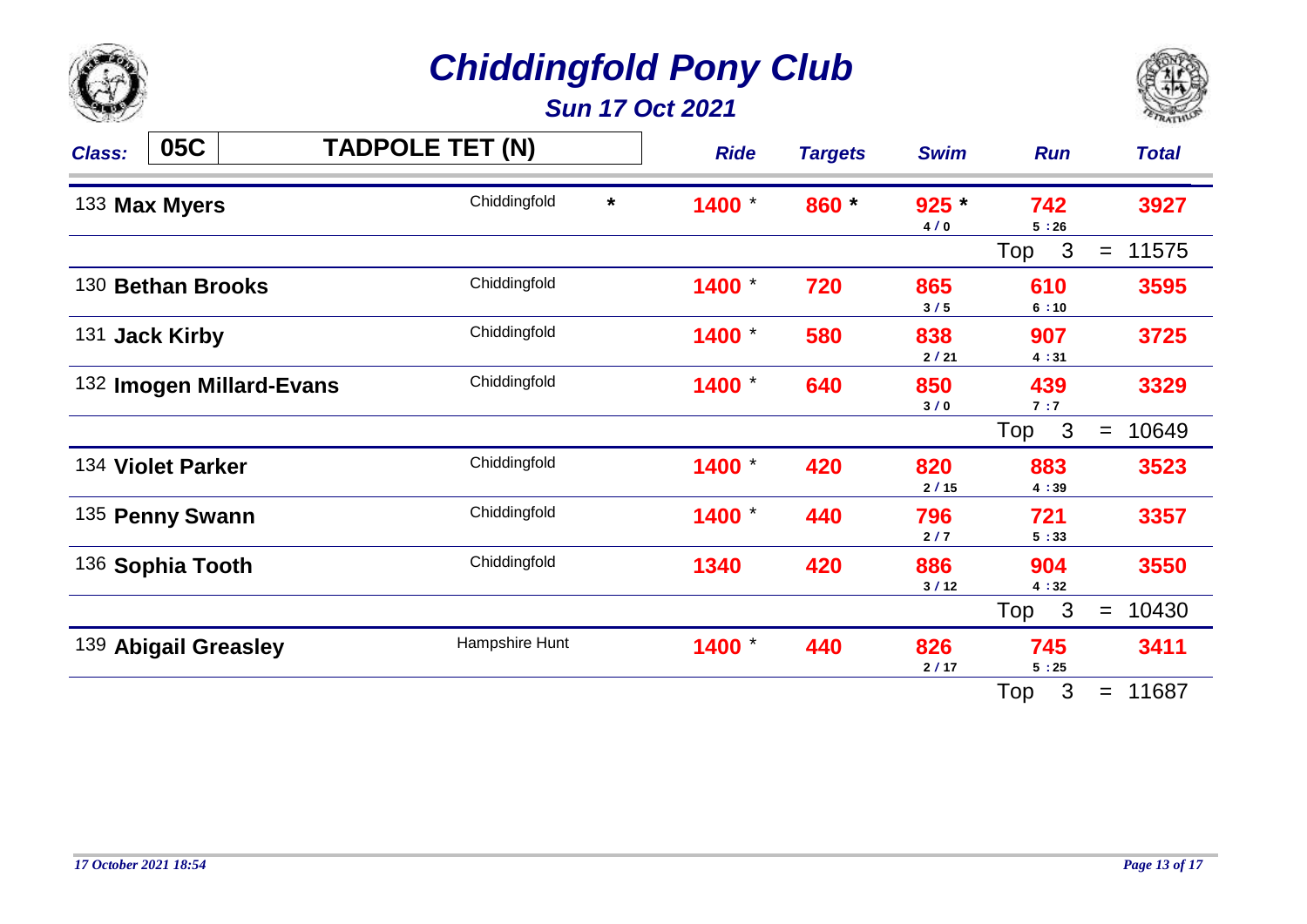

*Sun 17 Oct 2021*



| 05C<br><b>Class:</b>   | <b>TADPOLE TET (N)</b> | <b>Ride</b> | <b>Targets</b> | <b>Swim</b> | <b>Run</b>                        | <b>Total</b>         |
|------------------------|------------------------|-------------|----------------|-------------|-----------------------------------|----------------------|
| 137 Finley McPhillips  | Garth South            | 1180        | 560            | 769<br>1/23 | 928<br>4:24                       | 3437                 |
| 138 Isabella Sciaretta | <b>Garth South</b>     | 1400        | 420            | 847<br>2/24 | 892<br>4:36                       | 3559                 |
| 140 Sienna Marriott    | Hampshire Hunt         | 1400        | 380            | 790<br>2/5  | 727<br>5:31                       | 3297                 |
| 141 Luke Rosewell      | Hambledon Hunt (North) | 1400        | 600            | 814<br>2/13 | 634<br>6:2<br>$\mathbf{3}$<br>Top | 3448<br>10444<br>$=$ |
| 100 Harry Plunkett     | Lord Leconfield        | 1400        | 800            | 838<br>2/21 | 931<br>4:23                       | 3969                 |
| 116 Molly Mackew       | Lord Leconfield        | 1400        | 520            | 829<br>2/18 | 886<br>4:38                       | 3635                 |
|                        |                        |             |                |             | $\mathbf{3}$<br>Top               | 11836<br>$=$         |
| 142 Jessica Guilbert   | New Forest             | 1400        | 660            | 874<br>3/8  | $961 *$<br>4:13                   | 3895                 |
| 143 Mia Frith          | Old Surrey & Burstow   | 1400        | 600            | 838<br>2/21 | 595<br>6:15                       | 3433                 |
|                        |                        |             |                |             | 3<br>Top                          | 11671<br>$=$         |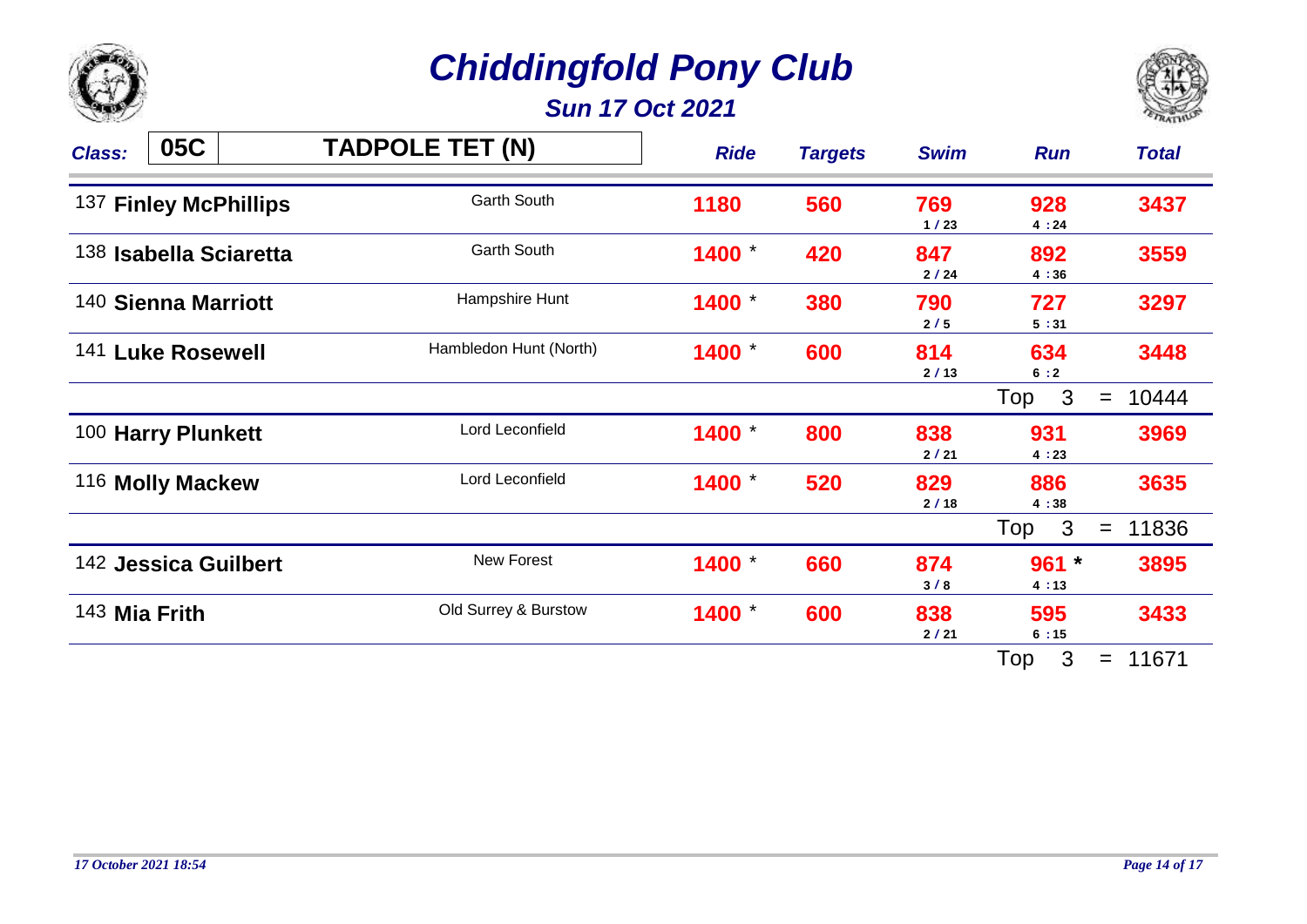

*Sun 17 Oct 2021*



| <b>Class:</b>                                | 06A                  | <b>BEANIES TET</b>   | <b>Ride</b> | <b>Targets</b> | <b>Swim</b>   | <b>Run</b>              | <b>Total</b> |
|----------------------------------------------|----------------------|----------------------|-------------|----------------|---------------|-------------------------|--------------|
| Chiddingfold<br>$\star$<br>150 Oakley Brooks |                      | 1400                 | 500         | 787<br>2/4     | 928<br>2:24   | 3615                    |              |
|                                              |                      |                      |             |                |               | 3<br>Top                | 10937<br>$=$ |
|                                              | 154 Charlie Plunkett | Lord Leconfield      | 1400        | 300            | 712<br>$1/4$  | 829<br>2:57             | 3241         |
| 155 Theo Townsend                            |                      | Lord Leconfield      | 1340        | 480            | 817<br>2/14   | 973<br>2:9              | 3610         |
|                                              |                      |                      |             |                |               | $\mathbf{3}$<br>Top     | 10555<br>$=$ |
|                                              | 157 Felix Frith      | Old Surrey & Burstow | 1340        | 740 *          | 868 *<br>3/6  | $991 *$<br>2:3          | 3939         |
|                                              | 158 Murray Miles     | Old Surrey & Burstow | 1400        | 580            | 841<br>$2/22$ | 979<br>2:7              | 3800         |
|                                              |                      |                      |             |                |               | Top<br>$\mathbf{3}$     | 10895<br>$=$ |
|                                              | 152 Reuben Greasley  | Hampshire Hunt       | 1340        | 560            | 787<br>2/4    | 916<br>2:28             | 3603         |
| 153 William Kessel                           |                      | Hampshire Hunt       | 1400        | 600            | 859<br>3/3    | 931<br>2:23             | 3790         |
|                                              |                      |                      |             |                |               | 3<br>Top                | 10904<br>$=$ |
|                                              | 156 Freddie Schepens | New Forest           | 1400        | $\mathbf 0$    | 0<br>0/0      | $\bf{0}$<br>0:0         | 1400         |
|                                              | 159 Joshua Fisher    | <b>Wilton Hunt</b>   | $\bf{0}$    | $\bf{0}$       | 0<br>0/0      | $\boldsymbol{0}$<br>0:0 | $\mathbf 0$  |
|                                              | 160 Teddy Mackay     | Wokingham            | 1400        | 540            | 793<br>2/6    | 961<br>2:13             | 3694         |
|                                              |                      |                      |             |                |               | 3<br>Top                | 8767<br>$=$  |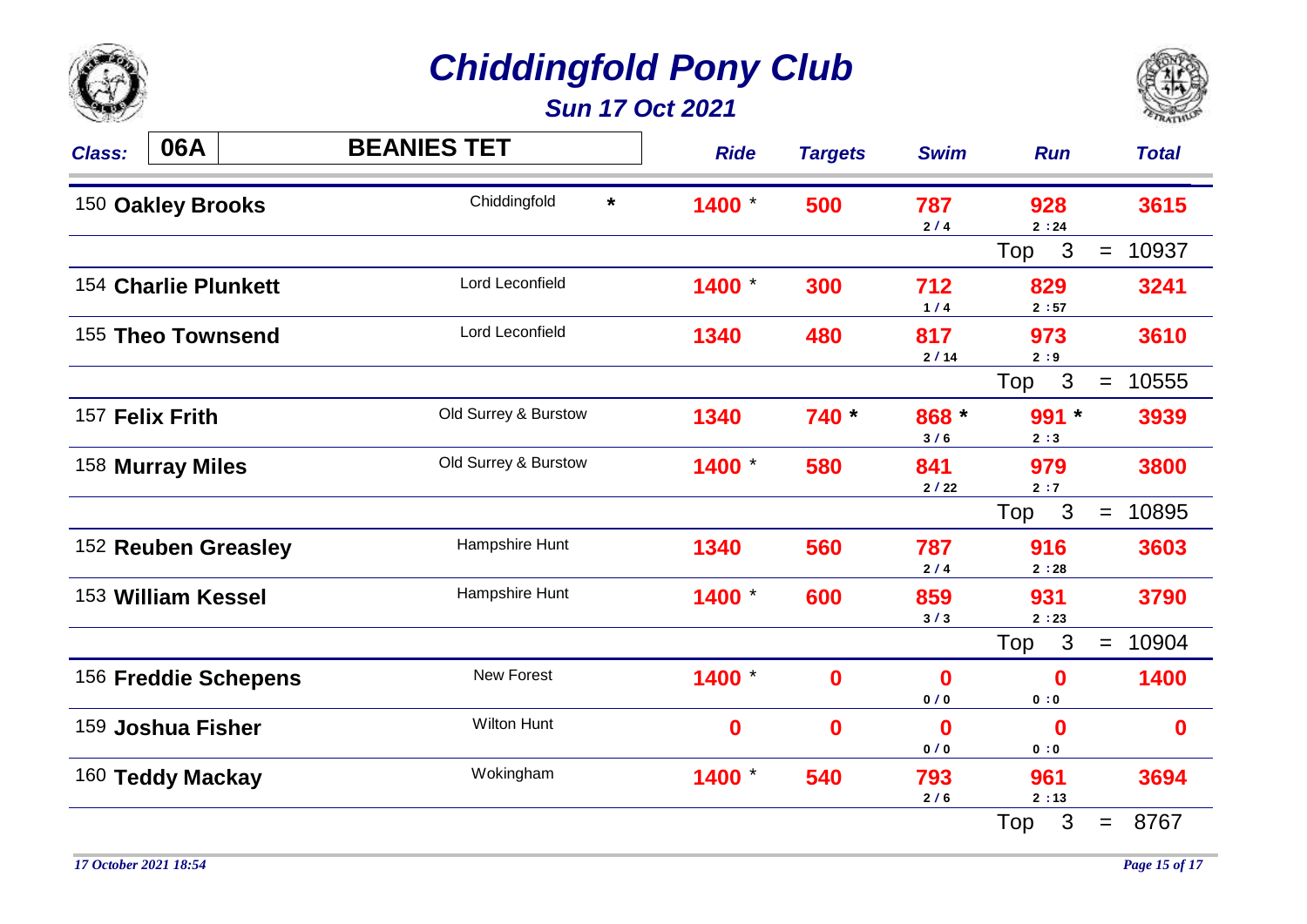

*Sun 17 Oct 2021*



| 06B<br><b>Class:</b>              | <b>BEANIES TET</b>   | <b>Ride</b> | <b>Targets</b> | <b>Swim</b>  | <b>Run</b>          | <b>Total</b> |
|-----------------------------------|----------------------|-------------|----------------|--------------|---------------------|--------------|
| Chiddingfold<br>170 Amber Edwards |                      | 1400        | 560            | 760<br>1/20  | 883<br>2:39         | 3603         |
| 171 Seraphina Jowett              | Chiddingfold         | 1400        | 580            | 823<br>2/16  | 916<br>2:28         | 3719         |
|                                   |                      |             |                |              | $\mathbf{3}$<br>Top | 10937<br>$=$ |
| 179 Olivia Grace-Scott            | <b>Garth South</b>   | 1240        | 640            | 775<br>2/0   | 964<br>2:12         | 3619         |
| 180 Nia Rees                      | <b>Garth South</b>   | 1400        | 260            | 763<br>1/21  | 838<br>2:54         | 3261         |
| 181 Elin Rees                     | <b>Garth South</b>   | 1400        | 760            | 850 *<br>3/0 | 949<br>2:17         | 3959         |
| 182 Sophia Sciaretta              | <b>Garth South</b>   | 1370        | 780 *          | 850 *<br>3/0 | 949<br>2:17         | 3949         |
|                                   |                      |             |                |              | $\mathbf{3}$<br>Top | 11527<br>$=$ |
| 186 Niamh Mackenzie-O'rouke       | Lord Leconfield      | 1400        | 400            | 760<br>1/20  | 880<br>2:40         | 3440         |
| 187 Megan Plunkett                | Lord Leconfield      | 1400        | 360            | 778<br>2/1   | 967<br>2:11         | 3505         |
|                                   |                      |             |                |              | $\mathbf{3}$<br>Top | 10555<br>$=$ |
| 188 Flora Stenhouse               | Old Surrey & Burstow | 1400 *      | 140            | 790<br>2/5   | 826<br>2:58         | 3156         |
|                                   |                      |             |                |              | Top<br>3            | 10895<br>$=$ |